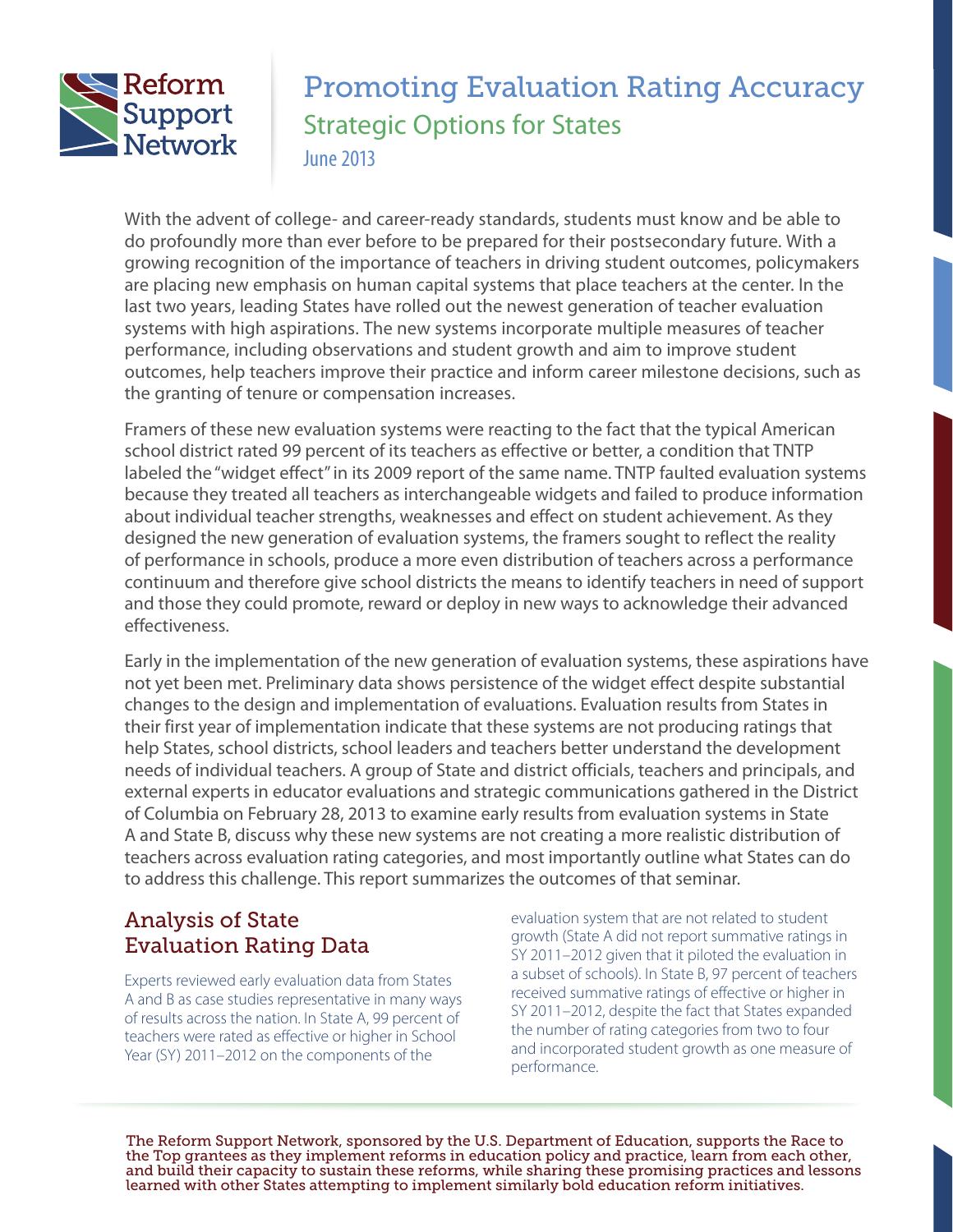Although the data are still very preliminary, experts noted the following possible trends that could signal problems with evaluation system design (such as observational rubrics, the number of required observations and local discretion to define rating categories), implementation (calibrating observation ratings or explaining the purpose of evaluations), or both:

- Observation ratings do not align with student outcomes. In State A, the evaluation data for the student growth component (Component 5) reveal a greater distribution of teachers across levels of effectiveness than the combined results for Components 1-4 (planning and preparation, classroom environment, instruction, and professional responsibilities), for which an evaluator collects evidence during a teacher's classroom observation. The data also show that teachers who were ineffective at improving student outcomes — in other words, who received an Unsatisfactory on Component 5 — received a rating of Effective on the other components at virtually the same rate (94 percent) as those who exceeded expectations at improving student outcomes (96 percent).
- The distribution of ratings remains almost unchanged from previous evaluation systems. State B's previous evaluation system rated at least 99.9 percent of its teachers effective. That figure has dropped by only two percentage points, to 97.2 percent.

The experts identified a list of possible root causes for the misalignment they observed between student outcomes and educator evaluation data, based on their own observations and experiences in school districts and schools in the early stages of evaluation implementation. First, experts noted that principals often lack capacity to manage their human capital. Many do not have the skill or will to assess the performance of teachers accurately, especially those teachers performing at the lowest possible level. Nor do many have the skills and leadership ability to work with teachers to improve performance. Second, experts described the challenge that States have experienced helping school leaders complete high-quality evaluations. States in the early stages of implementation focus largely on compliance — ensuring that observations are complete and evaluations are turned in on time — rather than on quality. Third, experts identified potential issues with system design. States, they suggested, have given too much discretion to school districts in the design and rigor of observation rubrics and the setting of cut scores for various components of the evaluation. Furthermore, States have not yet achieved a balance between positive and negative stakes; under these high-stakes evaluation

systems, evaluators have demonstrated a tendency to err on the side of caution. Fourth, experts noted that managing change is difficult and posited that some States and districts have not yet won buy-in for the new evaluation systems from teachers and principals. Finally, experts described problems of political will that allow the stakes for adults to take priority over the stakes for children.

# Strategic Options for States

Given this context, the experts identified a set of strategic options in the form of policies, processes and tools for States to employ to address these root problems. The experts convened for the seminar believe these options have the greatest potential to help States pinpoint the differences between ratings across multiple measures and the causes of these variances. These options can be grouped into the following four categories: improving systems to monitor and analyze data, building school leader capacity, improving system design and implementation, and engaging stakeholders.

## Improve Systems to Monitor and Analyze Data

### Establish a process for monitoring correlation between student outcomes, observations scores and summative ratings.

States need to build performance management systems that continuously assess the relationship between educator observation ratings and student outcomes in both school districts and schools. In doing so, States should review the subcomponents of observation scores to analyze the relationship between key instructional criteria and student performance measures. For example, sometimes evaluators more accurately rate teachers in the core instructional criteria of the rubric but inflate other scores they find to be less critical to teaching, which masks the actual alignment between student performance and ratings pertaining to instruction. Experts suggested establishing an acceptable range of correlation between ratings and student outcomes, collecting and correlating these data points at regular intervals over the course of the year, and identifying and intervening with districts and schools that fall outside of this range. When intervening, States can work with outlier districts and schools to identify the causes of the discrepancies and provide guidance on how to improve the accuracy of educator evaluations. States also can use the data they collect to identify high performers and best practices, and share these successes with others across the State.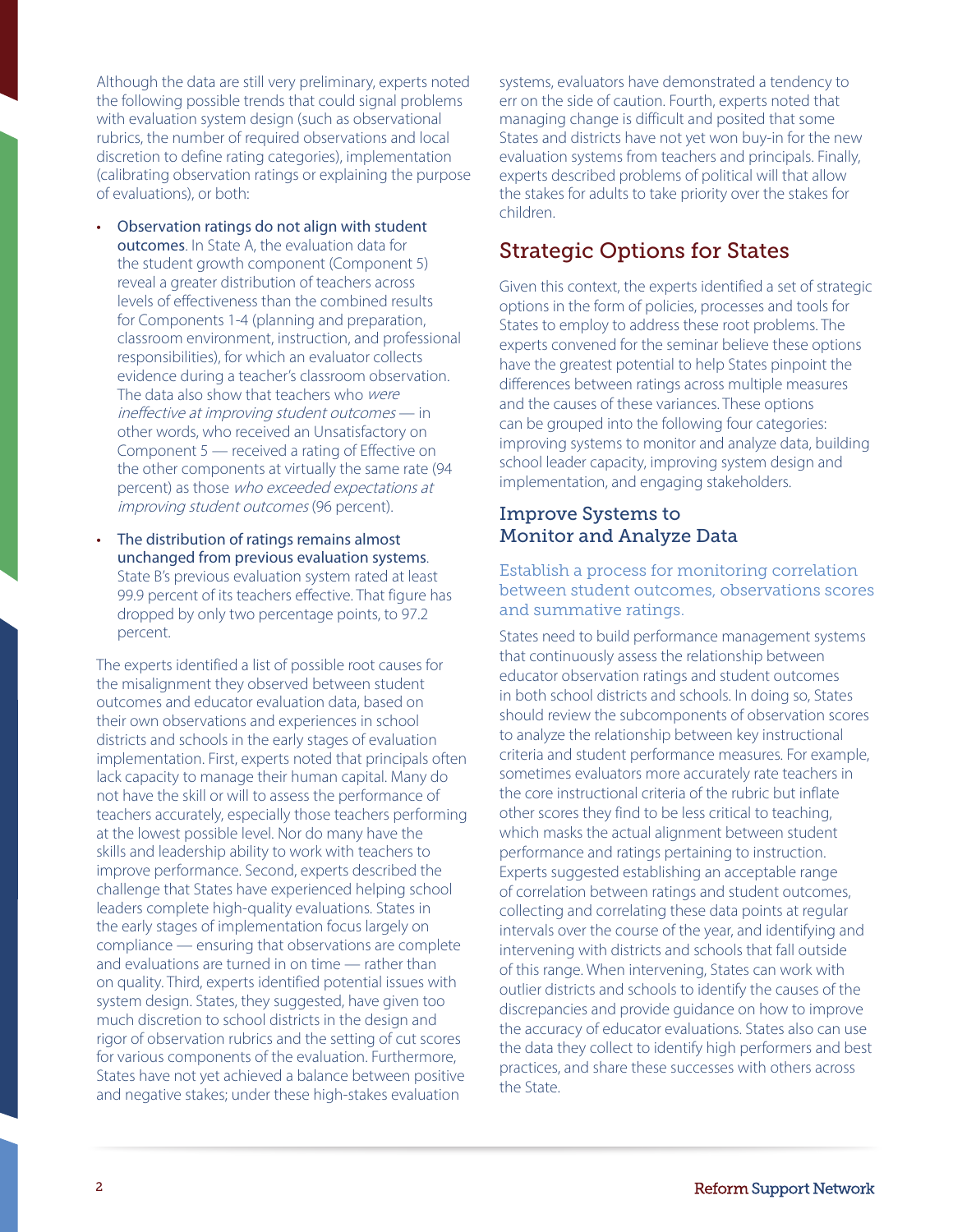### Create data dashboard for local educational agencies/schools to facilitate the inquiry process.

To help school districts manage the quality and rigor of evaluations, experts suggested that States generate a data dashboard with analytics that would help school districts analyze their own data and use the information to inform professional development, refine their evaluation systems, or both. Such a template could include data on fidelity of implementation (for example, on-time observations and timely feedback), distribution of ratings and any formative assessment data. As a part of the Reform Support Network (RSN) and the Quality Evaluation Rollout workgroup, eight States are developing a prototype of such a data dashboard, using questions on the performance of their evaluation systems to help inform their choice of data. Sample questions include the following:

- How do different components of the evaluation system (for example, observations, surveys and value-added measures) relate to each other? To what extent does teacher effectiveness differ across the components of State evaluation systems?
- Are schools and districts consistently implementing the new teacher evaluation systems? Are observation ratings correlated to student outcomes more in some schools or districts than in others? Do some districts or schools demonstrate unusual patterns among their evaluation data that suggest inconsistent evaluation policies?
- Do the observational tools used provide meaningful differentiated feedback to teachers, or are all the items too highly correlated with one another to distinguish between different components of teaching?
- • To what extent does teacher effectiveness differ across districts and within schools? To what extent do new evaluation systems yield different pictures of effectiveness than the systems they replace?
- At any given time how many teachers have been observed, and how many observations have taken place per teacher?
- Do observation outcomes vary by the type of observer (such as principal, peer, instructional coach or external observer)?

# Build School Leader Capacity

### Integrate human capital management into principal evaluation.

New evaluation systems and other reforms have permanently changed the role of the principal. Their shift from building managers to instructional leaders requires a new skill set for principals, including accurately assessing observed teacher performance, using data to talk about instruction with teachers and deciding how to deploy professional development resources. Principal evaluations need to reflect this shift in priority. The ability to rate teachers accurately — and to make human capital decisions based on this data — should be significant components of evaluations for school leaders. This sends a message to principals that accurately measuring teacher effectiveness is urgent and important.

### Retrain evaluators who aren't accurately assessing teacher performance through observations.

States or school districts should create mechanisms or routines to identify evaluators who are not accurately evaluating teacher performance through observation ratings and retrain them, ideally prior to conducting high-stakes observations. Norming exercises should be a standard component of evaluator training, and evaluators whose observation scores do not accurately calibrate to the master rating should receive more training before they may observe teachers for evaluative purposes. For example, Tennessee is providing coaches to those schools with the biggest gap between observation and student growth ratings to provide them with the support and guidance they need to improve. Next year the State will begin identifying where evaluators are "nondifferentiators" and give all teachers the same observation rating across all rubric indicators, so that districts can retrain these individuals.

The experts suggested basing this additional training on practice at the rater's school, rather than on video analysis of teachers that the evaluator will never observe. This would address a concern raised by experts that evaluators tend to rate teachers they know higher than those with whom they are not familiar. Consciously or not, raters make subjective considerations based on factors beyond the evaluation, including their own relationship with the teacher or the teacher's broader contribution to the school community. In short, evaluators need to practice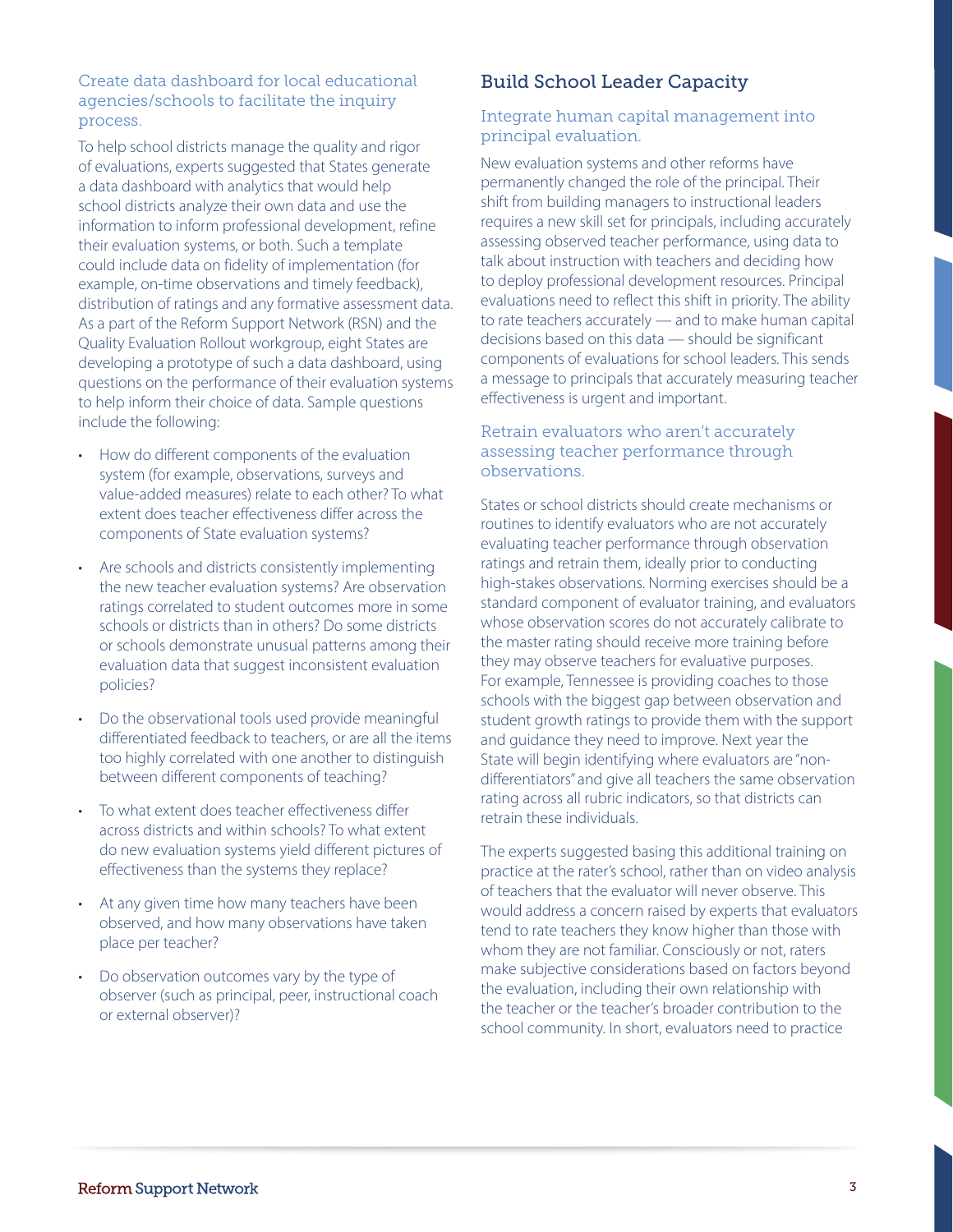accurately rating teachers they know. One option is to send impartial observers to conduct co-observations with school leaders. Another option is for States to require evaluators to submit a video of a lesson they observe along with their rating, at which point a trained impartial observer rates the teacher as well. In either scenario, the goal is to identify those school leaders most in need of support and help them improve their accuracy in the context of the classrooms of teachers they will evaluate.

### Develop advanced rater certification to continue evaluator skill development.

The first generation of training for evaluators on educator evaluation systems has largely focused on learning the mechanics of the rubric and successfully applying it to a classroom observation. However, the experts noted that even after evaluators have demonstrated the ability to rate teacher effectiveness against a rubric, they are much less effective at giving feedback that actually helps the teacher improve his or her performance. Furthermore, many of the school districts and States that have had evaluation training systems for more than a year are concerned about drift in evaluation scores over time and their ability to keep all ratings normed against a standard of effectiveness. In response to these challenges, States should develop a "next generation" of rater certification systems that not only helps evaluators accurately assess the effectiveness of their teachers but also enables them to provide useful feedback to teachers that ultimately produces better instruction.

### Improve System Design and Implementation

### Remove laws and regulations that limit best practices.

In some States, there are legal obstacles to more accurate evaluation ratings. Particularly problematic are those laws that restrict multiple observers, require the principal to be the sole evaluator of teachers, or prevent the inclusion of additional measures such as student surveys in evaluation systems. These promising practices have proven effective in other States and school districts at achieving an evaluation system that yields more accurate ratings. For example, Jason Kamras noted with respect to the District of Columbia's master educators (non-school based, content-focused observers) that "the use of external raters was the single most important policy decision we have ever made." The Gates Foundation's Measures of Effective Teaching project confirms that impartial observers are an important component of a fair and reliable evaluation system: "Comparing [impartial observer] scores with scores done by personnel inside the school is the only way to learn whether preconceived notions or personal biases (positive or negative) are driving the scores."1

## Engage Stakeholders

### Build continuous feedback loops to improve evaluation systems.

States and school districts are collecting broad feedback from stakeholders about how their evaluation systems can be improved. But teachers rarely get the opportunity to provide specific feedback on the observations and follow-up conversations evaluators conduct. As one teacher noted, "The evaluation I get from my principal at the end of the year is not helpful. There should be a tool for teachers to give feedback about their principals and how they are helping them improve." Collecting teacher feedback achieves several positive outcomes: 1) giving teachers a sense of ownership of the process; 2) using the data to constantly improve the feedback that teachers receive; and 3) being able to tell a broader audience that teachers play a fair and meaningful role in the process. The RSN has developed an "[Educator Engagement Guide](http://www2.ed.gov/about/inits/ed/implementation-support-unit/tech-assist/engaging-educators-states-guide.pdf)" to support States partnering with teachers in this work. In addition, the RSN is building a "Communications Toolkit" — another resource to help States engage and communicate with stakeholders about teacher evaluation.

# **Conclusion**

Early-implementer States face a range of challenges as they try to ensure that their new teacher evaluation systems accurately assess performance and provide clear developmental feedback. In the process, the systems can help school leaders identify teachers who need support and teachers who can be deployed in different ways because of their high levels of effectiveness. States should not lose the hopes and aspirations that drove them to implement these systems in the first place. The options offered by the experts, presented in this report and eventually deployed by States, might help States address challenges presented by new evaluation systems.

<sup>1</sup> "Gathering Feedback for Teaching: Combining High-Quality Observations with Student Surveys and Achievement Gains." (Seattle, Wash.: Bill and Melinda Gates Foundation, January 2012).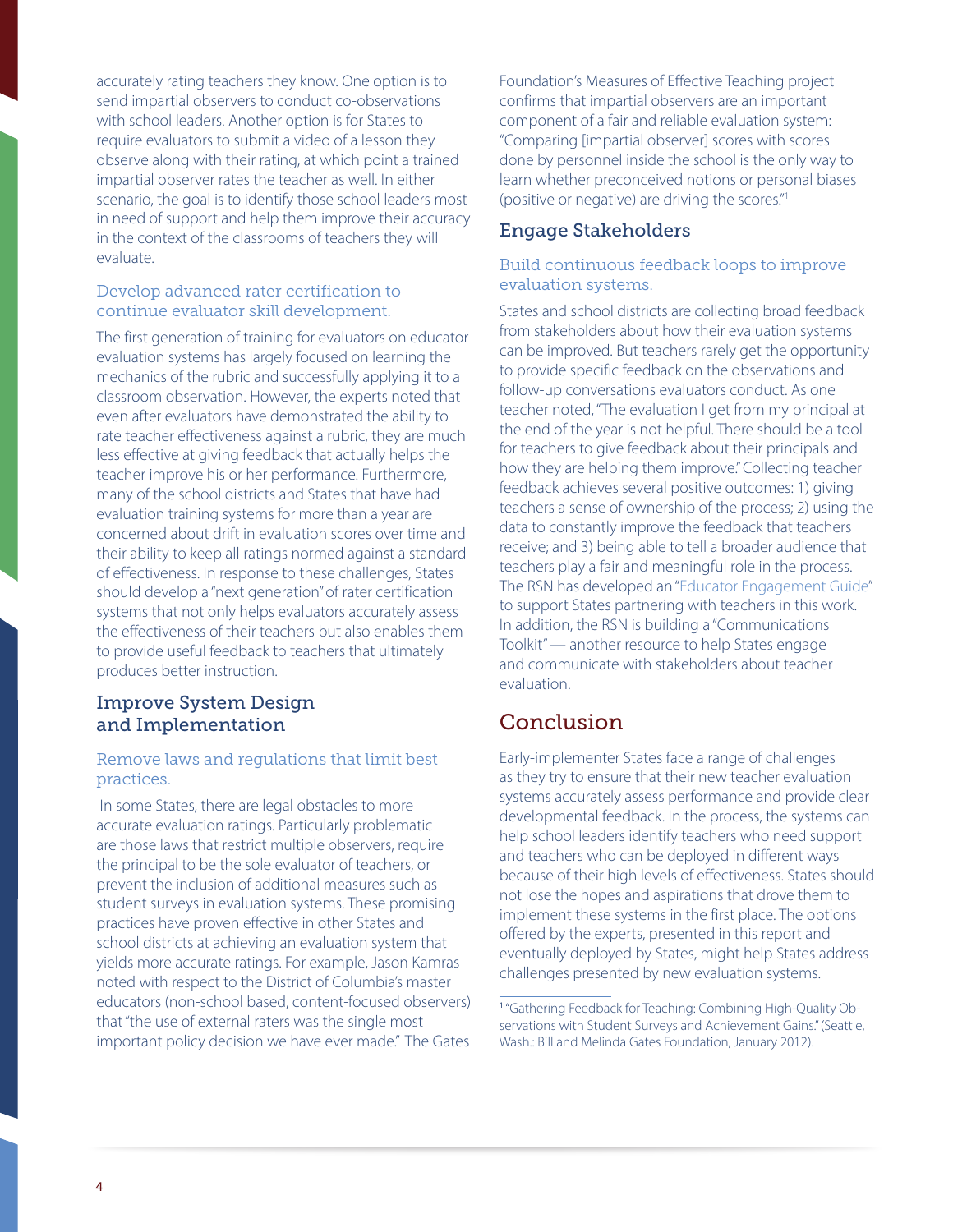# Appendix: Evaluation Rating Accuracy Expert Convening

On February 28, 2013, the RSN convened a group of experts in human capital and educator evaluation to engage in the following activities:

- Analyze evaluation rating results from key States, identify patterns and anomalies, and draw informed conclusions relating to the data sets.
- Describe the skills and knowledge that practitioners must have to increase rater accuracy, and discuss how States can effectively train practitioners in such skills and knowledge.
- Develop communication options for States to address the lack of alignment between observation and student growth ratings.
- Develop communication options for States to anticipate the challenges that eventual alignment of observation and student growth ratings might present for States.
- Identify policies, systems and procedures that can help set expectations and create an environment to ensure evaluation results are consistent, reliable and accurate.
- Identify and discuss the data and related systems that schools, school districts and State leaders need to ensure evaluation rating accuracy.

Session participants included experts in strategic communications and educator evaluations as well as teachers, principals, and State and local leaders involved with accountability and human capital from Delaware; Tennessee; New York State; Los Angeles, California; the District of Columbia; Atlanta, Georgia; and New Haven, Connecticut. In advance of the session, participants read the following materials prepared by the RSN: 1) teacher evaluation data for SY 2011–2012 from two RSN States; and 2) an article from Education Week on the outcomes of new evaluation systems ("[Teachers' Ratings Still High](http://www.edweek.org/ew/articles/2013/02/06/20evaluate_ep.h32.html)  [Despite New Measures"](http://www.edweek.org/ew/articles/2013/02/06/20evaluate_ep.h32.html)).

The RSN led a robust discussion on the challenges of and strategies for achieving better alignment between educator evaluations and student outcomes. By the end of the day, the experts developed a set of strategic options for States to pursue to ensure that their educator evaluation systems achieve the goal of improving teacher effectiveness in preparing students for college and the workforce.

## Participants

### Experts

Stephanie Aberger, Manager, Align TLF Training Platform, District of Columbia Public Schools

Tequilla Banks, Executive Director, Department of Teacher Talent and Effectiveness, Memphis City Schools

David Guarino, Partner, Melwood Global

Kyle Hunsberger, Teacher, Los Angeles Unified School **District** 

Jason Kamras, Chief of Human Capital, District of Columbia Public Schools

Jatisha Marsh, Teacher, Atlanta Public Schools

Amy McIntosh, Senior Fellow, Regents Research Fund: New York State

Karla Oakley, Senior Strategist, TNTP

David Pinder, Principal, District of Columbia Public **Schools** 

Tinell Priddy, Senior Master Educator, IMPACT, District of Columbia Public Schools

Christopher Ruszkowski, Chief Officer, Teacher and Leader Effectiveness Unit, Delaware Department of Education

Larry Stanton, Consultant, L. B. Stanton Consulting, Inc. Maggie Thomas, Senior Master Educator, IMPACT, District of Columbia Public Schools

Glen Worthy, Principal, New Haven Public Schools

#### Reform Support Network

Phil Gonring, Principal Heidi Guarino, Consultant Bill Horwath, Consultant

Sarah Johnson, Manager, Teacher and Leader Effectiveness/Standards and Assessment Community of Practice

Kate Sullivan, Policy Analyst

### U.S. Department of Education

Marciano Gutierrez, Washington Teaching Ambassador Fellow, Office of the Secretary of Education

Brad Jupp, Senior Program Advisor, Office of the Secretary of Education

Aaron Pinter-Petrillo, Technical Assistance Team, Implementation and Support Unit, Office of the Secretary of Education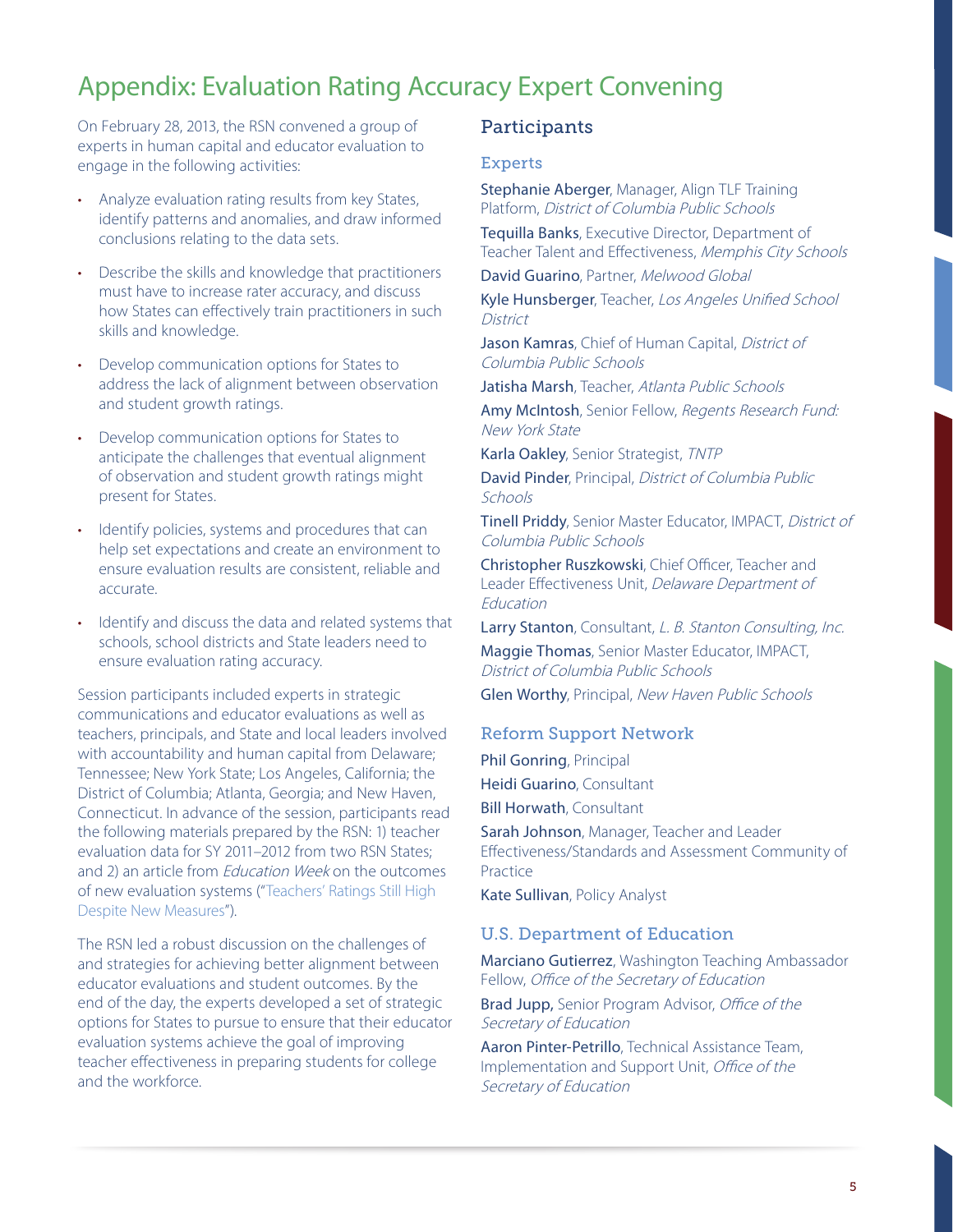# Addendum – Evaluation Rating Accuracy State Convening

On April 15, 2013, leaders from four RSN States (States A, B, C and D) that implemented new evaluation systems in the 2011-2012 school year met to analyze their evaluation rating data, identify common challenges and exchange feedback on proposed State action plans designed at the convening to address the challenges. The strategies that States chose to meet these challenges largely mirrored the set of strategic options that emerged from the expert convening in February.

### Common Challenges across States

Despite their differences, States reported that they share several challenges, including inadequate systems for evaluation data collection and analysis as well as a lack of skill and will among principals and their supervisors to implement evaluations with rigor.

### Data collection and analysis systems are inadequate.

States reported that the evaluation data they received from districts is not consistent in content or does not provide the State with the data it needs to monitor the quality of implementation. In State D, not all school districts reported student learning data to the State. State C and State B did not collect evaluation data by component (for example, observation ratings and student growth ratings), which would give them the means to understand differentiation among teachers at each summative rating level and the relationship between component-level ratings and summative ratings. Furthermore, no States were collecting observation data at regular intervals throughout the year. All of the States had one deadline for the submission of summative ratings: after the end of the school year. This means that when the State intervenes, it is basing its intervention and support on data from the previous school year, which does not include individual component ratings. Without this level of detail, it is difficult for the State to assess the accuracy of the summative ratings. Finally, States find it hard to identify districts that have rating distributions far outside an acceptable norm, because they are not always certain what that norm should be. State C served as an exception: The State reviewed historical student growth data to produce a baseline for how much differentiation it could expect and compared the results of the 2011-2012 school year evaluations to this same distribution.

### Principals and their supervisors lack the skill necessary to implement evaluations with rigor.

Participants agreed that States have not yet equipped principals with the skills they need to differentiate levels of effectiveness in observed performance and thereby produce evaluation results that differentiate overall performance. Evaluator credentialing in State A requires evaluators to pass a series of quizzes, none of which requires the candidates to view video of teaching or demonstrate that their ratings of observed performance fall within a specified norm. State B provides technical assistance to help school districts train principals to be effective evaluators, but few districts have taken full advantage of this support.

### Principals and their supervisors lack political will.

States reported that principals and their supervisors do not always recognize the value of new evaluation systems. Many focus on checking boxes, rather than on providing useful feedback to teachers. Large numbers of principals treat evaluation as a compliance activity and not as a tool for improving instruction. In State A, principals complete the required paperwork for the evaluation but are not using it to drive the feedback they give to teachers. State participants also suggested that principals are not yet willing to jeopardize longstanding positive relationships by holding teachers accountable to much higher standards. This reluctance to hold educators to high standards is also prevalent among principal supervisors and district leaders. For example, State B gave districts autonomy to set their cut scores for student growth, and many opted to set a low bar for the first year of implementation. As a result, in 17 percent of districts across the State, 100 percent of teachers were Effective or Highly Effective.

### State Action Plans

State teams worked together to produce action plans to address these challenges. The plans incorporate many of the strategies that the experts generated at the February convening. States took a targeted approach in developing their action plans, acknowledging that they cannot solve every problem at once, and that certain strategies may address multiple challenges. The State plans prioritized creating data dashboards to monitor and respond to evaluation data, building the skill and will of